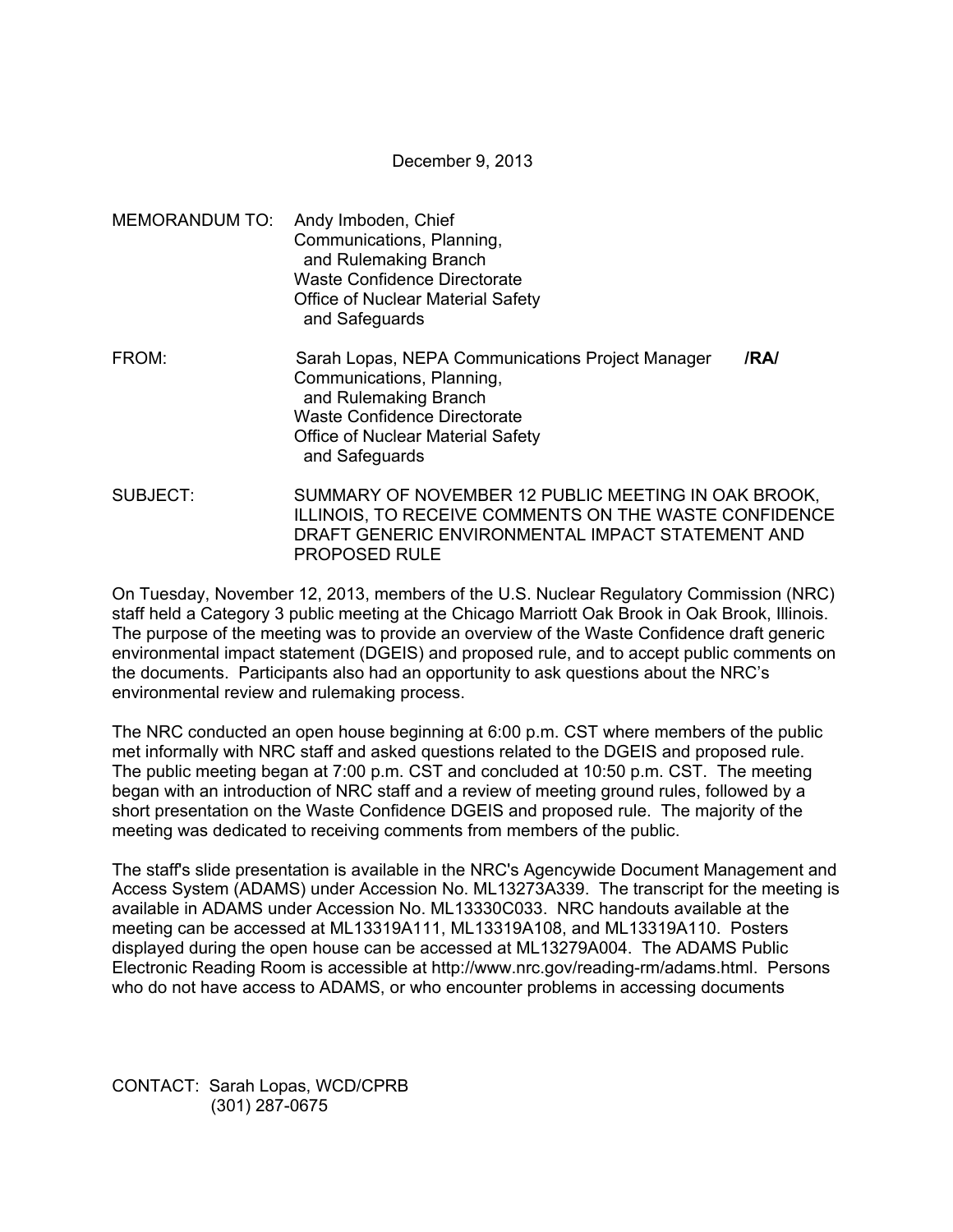located in ADAMS, should contact the NRC's Public Document Room reference staff at 1-800-397-4209, or via e-mail at pdr@nrc.gov. For convenience, web links to the staff's presentation materials and the meeting transcript are also available on the Waste Confidence Directorate's website at http://www.nrc.gov/waste/spent-fuel-storage/wcd/pub-involve.html.

Approximately 147 people attended the meeting and 53 provided comments. Meeting attendees included members of the public, students from a local high school, representatives from state and local emergency management offices, staff members from the offices of Senator Mark Kirk ( $R - IL$ ) and Representative Adam Kinzinger (IL 16<sup>th</sup> District), a representative from the U.S. Environmental Protection Agency Region 5, and members of industry and public advocacy groups. A list of meeting attendees is included as Attachment 1.

Questions asked during the question-and-answer period concerned whether all comments on the DGEIS and proposed rule would be made public, and the types of spent fuel covered by Waste Confidence. Topics and concerns raised during the public comment portion of the meeting included: general opposition to nuclear power and support for renewable energy; calls to stop making additional nuclear waste; support for continuing the moratorium on issuance of licenses for facilities that relied on the Waste Confidence Rule; opposition to the Waste Confidence rulemaking and the term "Waste Confidence"; opposition to the generic approach of Waste Confidence and support for site-specific reviews; calls to withdraw the DGEIS; critique of the DGEIS assumption regarding institutional controls; critique of the accidents analysis in the DGEIS, including accidents caused by both natural events and terrorism; how uncertainty was taken into account in the DGEIS; Fukushima, Chernobyl, and Three Mile Island; safety concerns regarding General Electric Mark I boiling water reactors; safety concerns regarding dry cask storage including cask degradation and fuel deterioration; climate change impacts on the safe storage of spent fuel; concern about spent fuel pool density, and pool fires and leaks; support for hardened onsite storage (HOSS); issues specific to local and regional facilities including Braidwood, Calloway, Byron, Dresden, Quad Cities, La Salle, Palisades, and Fermi; the Zion decommissioning; water quality in the Great Lakes; opposition to interim storage of spent fuel in Illinois; NRC oversight; nuclear industry safety culture; transportation; health effects of radiation; the cost of nuclear power and long-term management of spent fuel; natural-gas-fracking-related seismic impacts; publicity for the Waste Confidence public meetings and public participation in the rulemaking; support for nuclear power in light of climate change concerns and local economic factors; support for the continued safe storage of spent fuel; support for a permanent geologic repository (Yucca Mountain); and support for the DGEIS, proposed rule, and the NRC's 24-month timeline.

Enclosure: Meeting Attendees List cc: See next page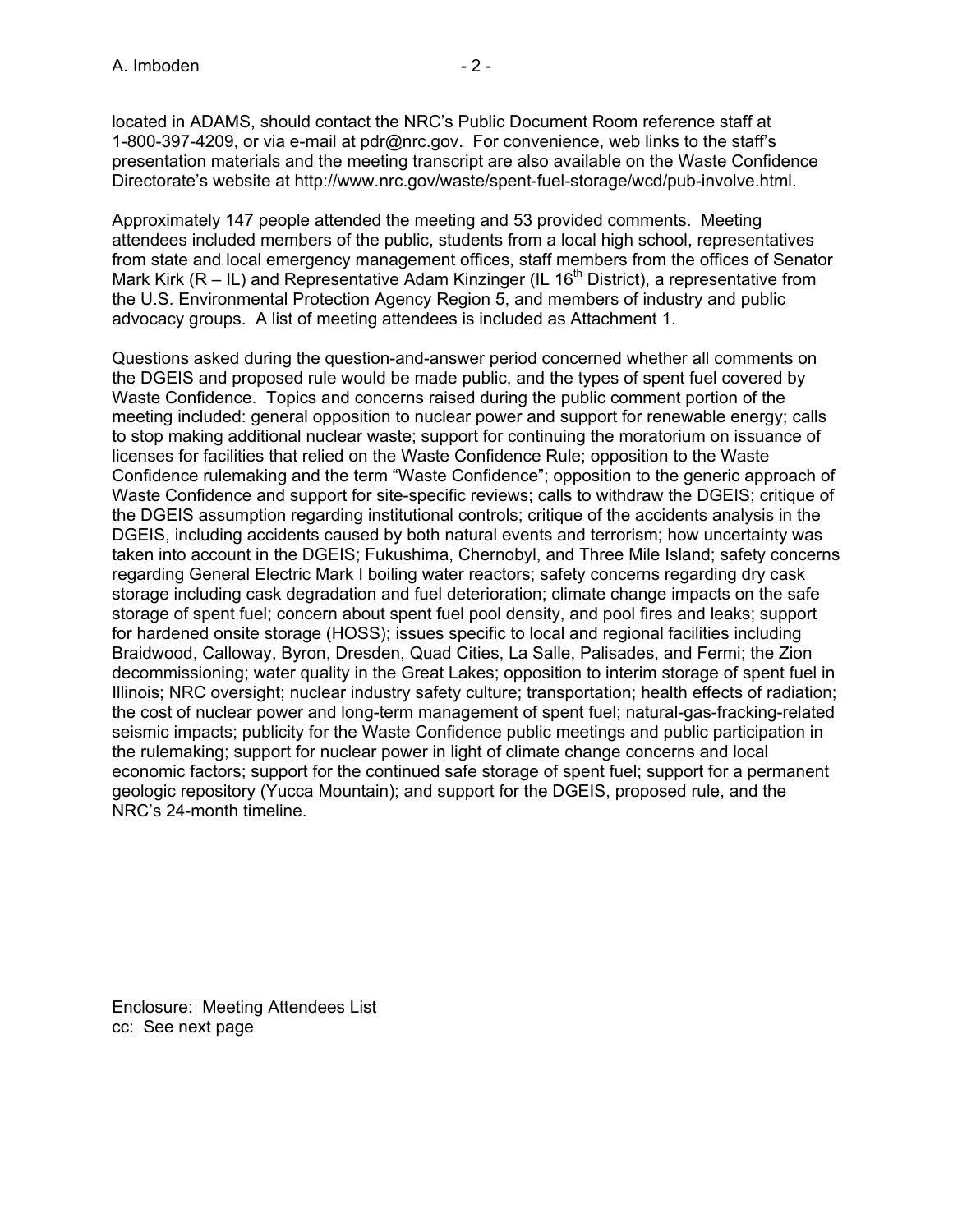Approximately 147 people attended the meeting and 53 provided comments. Meeting attendees included members of the public, students from a local high school, representatives from state and local emergency management offices, staff members from the offices of Senator Mark Kirk (R – IL) and Representative Adam Kinzinger (IL 16<sup>th</sup> District), a representative from the U.S. Environmental Protection Agency Region 5, and members of industry and public advocacy groups. A list of meeting attendees is included as Attachment 1.

Questions asked during the question-and-answer period concerned whether all comments on the DGEIS and proposed rule would be made public, and the types of spent fuel covered by Waste Confidence. Topics and concerns raised during the public comment portion of the meeting included: general opposition to nuclear power and support for renewable energy; calls to stop making additional nuclear waste; support for continuing the moratorium on issuance of licenses for facilities that relied on the Waste Confidence Rule; opposition to the Waste Confidence rulemaking and the term "Waste Confidence"; opposition to the generic approach of Waste Confidence and support for site-specific reviews; calls to withdraw the DGEIS; critique of the DGEIS assumption regarding institutional controls; critique of the accidents analysis in the DGEIS, including accidents caused by both natural events and terrorism; how uncertainty was taken into account in the DGEIS; Fukushima, Chernobyl, and Three Mile Island; safety concerns regarding General Electric Mark I boiling water reactors; safety concerns regarding dry cask storage including cask degradation and fuel deterioration; climate change impacts on the safe storage of spent fuel; concern about spent fuel pool density, and pool fires and leaks; support for hardened onsite storage (HOSS); issues specific to local and regional facilities including Braidwood, Calloway, Byron, Dresden, Quad Cities, La Salle, Palisades, and Fermi; the Zion decommissioning; water quality in the Great Lakes; opposition to interim storage of spent fuel in Illinois; NRC oversight; nuclear industry safety culture; transportation; health effects of radiation; the cost of nuclear power and long-term management of spent fuel; natural-gas-fracking-related seismic impacts; publicity for the Waste Confidence public meetings and public participation in the rulemaking; support for nuclear power in light of climate change concerns and local economic factors; support for the continued safe storage of spent fuel; support for a permanent geologic repository (Yucca Mountain); and support for the DGEIS, proposed rule, and the NRC's 24-month timeline.

Enclosure: Meeting Attendees List

DISTRIBUTION: **PUBLIC** NMSS\_WCD\_Distribution TCampbell (OGC) LLondon (OGC) Miriam Juckett (mjuckett@swri.org)

| <b>OFFICE</b> | <b>PM: NMSS/WCD/CPRB</b> | OGC                      | <b>BC: NMSS/WCD/CPRB</b> |
|---------------|--------------------------|--------------------------|--------------------------|
| <b>NAME</b>   | <b>SLopas</b>            | LLondon <sup>(NLO)</sup> | Almboden                 |
| <b>DATE</b>   | 12/6/13                  | 12/9/13                  | 12/9/13                  |

## ADAMS Accession No.: **ML13343A161**

**OFFICIAL RECORD COPY**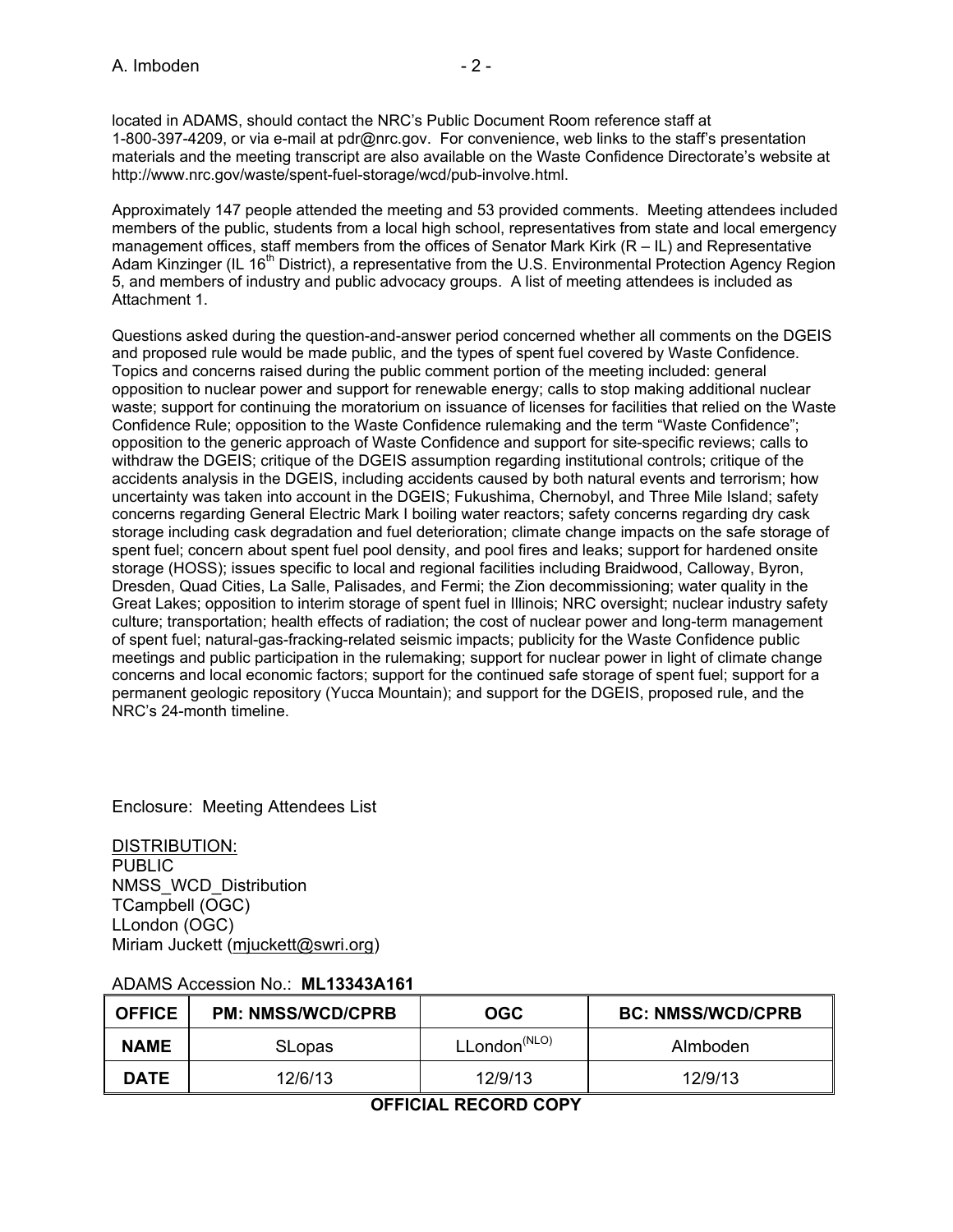## **List of Attendees Public Meeting to Receive Comments on the Waste Confidence DGEIS and Proposed Rule Oak Brook, IL - November 12, 2013 - 7:00 – 10:50 PM CST**

|                | <b>First Name</b> | <b>Last Name</b> | <b>Organization or Affiliation</b>              |
|----------------|-------------------|------------------|-------------------------------------------------|
| $\mathbf{1}$   | Grace             | Achepohl         | York High School Chemistry Class                |
| $\overline{2}$ | Francisco         | Aguilar          | <b>Nuclear Energy Information Service</b>       |
| 3              | Margaret          | Aguilar          | <b>Nuclear Energy Information Service</b>       |
| 4              | Reha              | Alkan            | Exelon Generation - Quad Cities Station         |
| 5              | Lauren            | Aloia            | York High School Chemistry Class                |
| 6              | Sarah             | Anderson         | <b>Private Citizen</b>                          |
| $\overline{7}$ | Halil             | Avci             | Argonne National Lab                            |
| 8              | Tina              | Balgeman         | Exelon                                          |
| 9              | Sandra            | Benzeer          | <b>Nuclear Energy Information Service</b>       |
| 10             | Joan              | <b>Bielsaus</b>  | <b>Private Citizen</b>                          |
| 11             | Stephenie         | Bilenko          | Near West Citizens for Peace and Justice        |
| 12             | <b>Bruce</b>      | <b>Biwer</b>     | Private Citizen                                 |
| 13             | <b>Bob</b>        | <b>Blaus</b>     | York High School                                |
| 14             | <b>Bonnie</b>     | <b>Blustein</b>  | <b>Private Citizen</b>                          |
| 15             | Jan               | <b>Boudart</b>   | <b>Private Citizen</b>                          |
| 16             | Connie            | <b>Brooks</b>    | LaSalle County Emergency Management             |
| 17             | Sandy             | <b>Burcenski</b> | <b>Citizens Against Ruining the Environment</b> |
| 18             | Liane             | Casten           | <b>Nuclear Energy Information Service</b>       |
| 19             | Fran              | Cella            | League of Women Voters                          |
| 20             | Lora              | Chamberlain      | Frack Free IL                                   |
| 21             | S.Y.              | Chen             | Illinois Institute of Technology                |
| 22             | Marlene           | Ciavarella       | <b>Private Citizen</b>                          |
| 23             | Corey             | Conn             | <b>Private Citizen</b>                          |
| 24             | Scott             | Coren            | City of Daria                                   |
| 25             | Frank             | Costanza         | <b>Private Citizen</b>                          |
| 26             | Evan              | Craig            | Sierra Club                                     |
| 27             | Mary              | Cray             | Riverside                                       |
| 28             | Ivy               | Czekanski        | <b>Private Citizen</b>                          |
| 29             | Harry             | Damron           | Will County Emergency Management Agency         |
| 30             | <b>Brandon</b>    | de Graaf         | Exelon                                          |
| 31             | William           | Denton           | American Society of Mechanical Engineers        |
| 32             | Lisa              | Donovan          | <b>Private Citizen</b>                          |
| 33             | Ardis             | Doolin           | <b>Citizens Against Ruining the Environment</b> |
| 34             | Jeff              | Dunlap           | Exelon                                          |
| 35             | Lydia             | Faber            | York High School Chemistry Class                |
| 36             | Andrew            | Field            | Senator Mark Kirk's Office                      |
| 37             | Scott             | Fleming          | Will County Center for Economic Development     |
| 38             | <b>Rick</b>       | Fox              | Global Warming Solutions Group of Cent. IL      |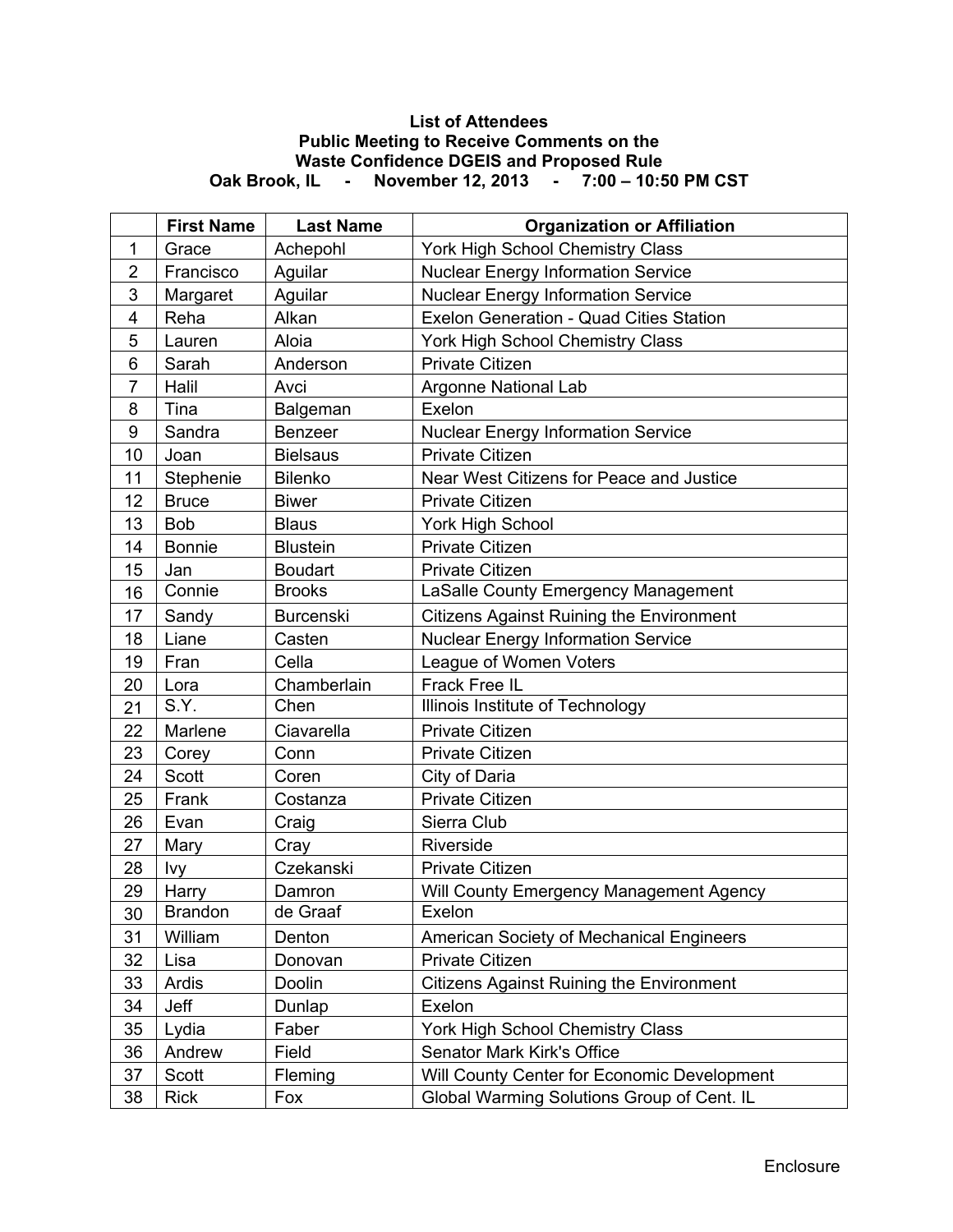|    | <b>First Name</b> | <b>Last Name</b> | <b>Organization or Affiliation</b>        |
|----|-------------------|------------------|-------------------------------------------|
| 39 | Tracy             | Fox              | Peoria Families Against Toxic Waste       |
| 40 | Jodie             | Futornick        | <b>Nuclear Energy Information Service</b> |
| 41 | <b>Terry</b>      | Gallagher        | Public Theologian for Eco-Justice         |
| 42 | Marian            | Gamble           | League of Women Voters                    |
| 43 | Doug              | Gerleman         | Private Citizen                           |
| 44 | Joyce             | Good             | <b>Nuclear Energy Information Service</b> |
| 45 | Karli             | Grace            | <b>Private Citizen</b>                    |
| 46 | Kristin           | Gregory          | Exelon                                    |
| 47 | Karl              | Hachmuth         | Exelon                                    |
| 48 | Maureen           | Headington       | Stand Up/Save Lives Campaign              |
| 49 | Vincent           | Headington       | <b>Private Citizen</b>                    |
| 50 | Alan              | Hernandez        | Exelon                                    |
| 51 | Kelly             | Horn             | Illinois Emergency Management Agency      |
| 52 | Joy               | Hunter           | <b>Private Citizen</b>                    |
| 53 | Ajay              | Jain             | York High School Chemistry Class          |
| 54 | William           | Jones            | <b>Chicago Nonviolent Activism</b>        |
| 55 | Miriam            | Juckett          | <b>Southwest Research Institute</b>       |
| 56 | Randy             | Juris            | Homer Glen Environment Committee          |
| 57 | Paul              | <b>Kakuris</b>   | IL Dunesland Preservation Society         |
| 58 | Mike              | Kalas            | Chicago Independent Media Center          |
| 59 | Kevin             | Kamps            | <b>Beyond Nuclear</b>                     |
| 60 | Shari             | Katz             | Private Citizen                           |
| 61 | Chris             | Knudsen          | York High School Chemistry Class          |
| 62 | Stephen           | Kohlhase         | Exelon                                    |
| 63 | Susan             | Korn             | <b>Exelon Corporation</b>                 |
| 64 | Ashley            | Kovacs           | Exelon - Win                              |
| 65 | David             | Kraft            | <b>Nuclear Energy Information Service</b> |
| 66 | Carol             | <b>Kurz</b>      | <b>Private Citizen</b>                    |
| 67 | Dale              | Lehman           | <b>Nuclear Energy Information Service</b> |
| 68 | Linda             | Lewison          | <b>Nuclear Energy Information Service</b> |
| 69 | Krista            | Lopykinski       | Exelon                                    |
| 70 | Kerri             | Lydersen         | <b>MW Energy News</b>                     |
| 71 | Sandy             | McComb           | Michigan Safe Energy Future               |
| 72 | Rod               | McCullum         | <b>Nuclear Energy Institute</b>           |
| 73 | Debra             | Michaud          | <b>Business Owner</b>                     |
| 74 | Frank             | Montana          | <b>Private Citizen</b>                    |
| 75 | Kerry             | Mortensen        | Private Citizen                           |
| 76 | Sue               | Mortensen        | Private Citizen                           |
| 77 | Tom               | Murray           | Will County Emergency Management Agency   |
| 78 | Ron               | Nowicki          | Homeowner                                 |
| 79 | Doug              | O'Brien          | Illinois Clean Energy Coalition           |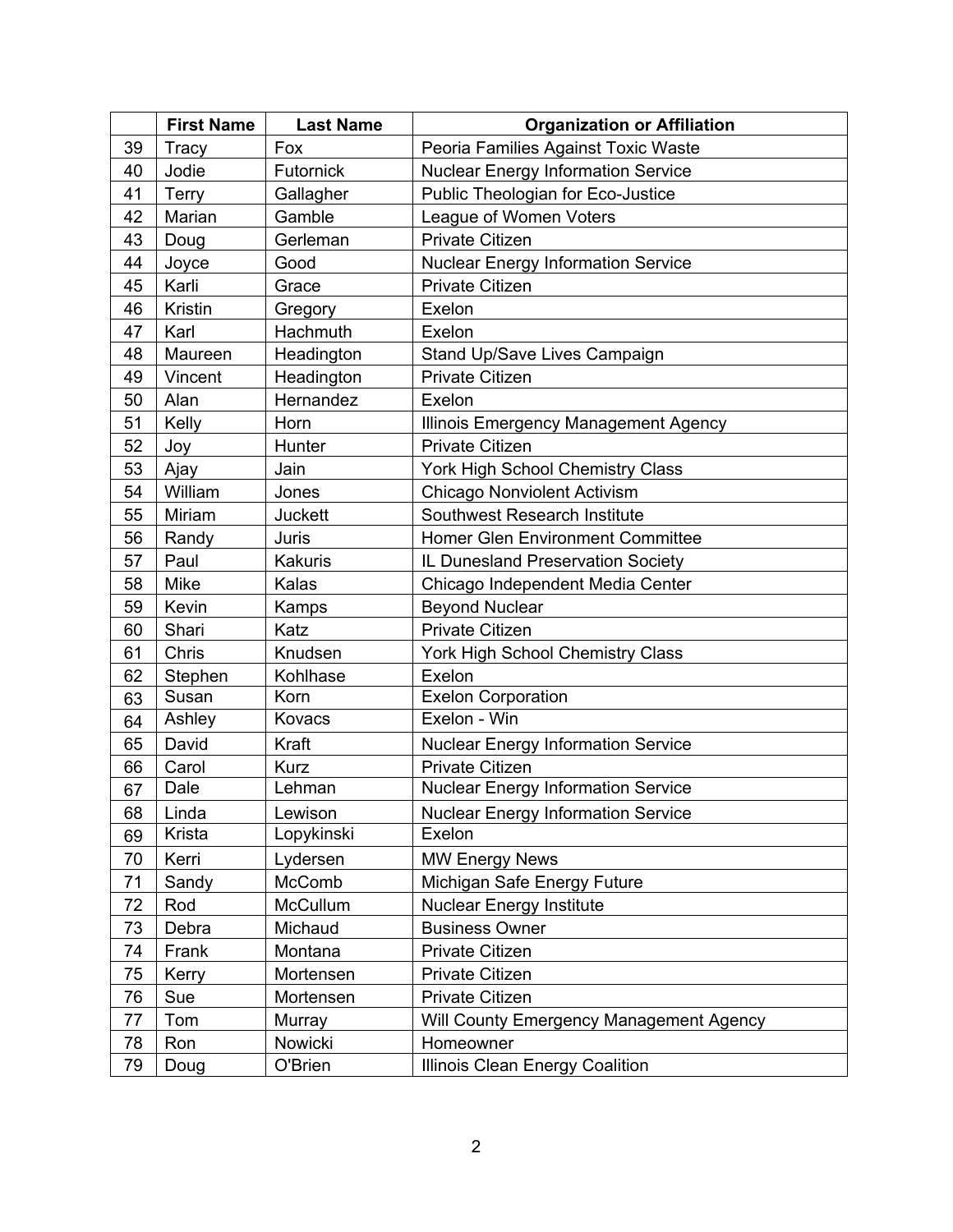|     | <b>First Name</b> | <b>Last Name</b> | <b>Organization or Affiliation</b>              |
|-----|-------------------|------------------|-------------------------------------------------|
| 80  | <b>Tess</b>       | O'Brien          | York High School Chemistry Class                |
| 81  | Kristin           | <b>Otterniss</b> | Exelon                                          |
| 82  | Douglas           | Ower             | <b>Private Citizen</b>                          |
| 83  | Jill              | Paulus           | Frack Free IL                                   |
| 84  | Jerry             | Peck             | Illinois Manufacturers' Association             |
| 85  | <b>Bette</b>      | Pierman          | Michigan Safe Energy Future                     |
| 86  | Elizabeth         | Poole            | U.S. EPA Region 5 - NEPA                        |
| 87  | Cindy             | Prokop           | <b>Private Citizen</b>                          |
| 88  | Jay               | Rendos           | <b>Private Citizen</b>                          |
| 89  | Tom               | <b>Rielly</b>    | Vista 360                                       |
| 90  | Tony              | Rigor            | <b>Private Citizen</b>                          |
| 91  | Charles           | Roberson         | Exelon                                          |
| 92  | Jon               | Rogozinski       | Exelon                                          |
| 93  | <b>Bridgit</b>    | Rorem            | <b>Private Citizen</b>                          |
| 94  | Christopher       | Rosso            | North American Young Generation in Nuclear      |
| 95  | Kathleen          | Rude             | <b>Private Citizen</b>                          |
| 96  | Maria             | Santaella        | <b>Private Citizen</b>                          |
| 97  | Jeffrey           | <b>Schramek</b>  | <b>Nuclear Energy Information Service</b>       |
| 98  | Samantha          | Schussele        | <b>Exelon Corporation</b>                       |
| 99  | Robert            | Schwartz         | <b>Boilermakers Local One</b>                   |
| 100 | Tina              | Seastrom         | <b>Private Citizen</b>                          |
| 101 | Alwyn             | <b>Settles</b>   | Illinois Emergency Management Agency            |
| 102 | Saman             | Shafaie          | <b>Private Citizen</b>                          |
| 103 | Tom               | Shepherd         | <b>SE Environment Task Force</b>                |
| 104 | Marilyn           | Shineflug        | Private Citizen                                 |
| 105 | Adela             | Showronski       | York High School Chemistry Class                |
| 106 | Roberta           | Siegel           | <b>Nuclear Energy Information Service</b>       |
| 107 | Howard            | Siegel           | <b>Nuclear Energy Information Service</b>       |
| 108 | Donna             | Skubic           | Private Citizen                                 |
| 109 | Edward            | Smith            | Missouri Coalition for the Environment          |
| 110 | Gail              | Snyder           | <b>Nuclear Energy Information Service</b>       |
| 111 | Marshall          | Sorkin           | <b>Nuclear Energy Information Service</b>       |
| 112 | Carol             | <b>Stark</b>     | <b>Citizens Against Ruining the Environment</b> |
| 113 | Eric              | <b>Stein</b>     | Exelon                                          |
| 114 | Amanda            | Stenson          | <b>Exelon Corporation Braidwood NPP</b>         |
| 115 | <b>Bridgette</b>  | Strawbridge      | York High School Chemistry Class                |
| 116 | Tamae             | Takarabe         | <b>Nuclear Energy Information Service</b>       |
| 117 | Ray               | Termini          | <b>Exelon Generation</b>                        |
| 118 | <b>Brittany</b>   | <b>Theis</b>     | Whitt Law                                       |
| 119 | Tammy             | Thompson         | Private Citizen                                 |
| 120 | Clare             | Tobin            | <b>Nuclear Energy Information Service</b>       |